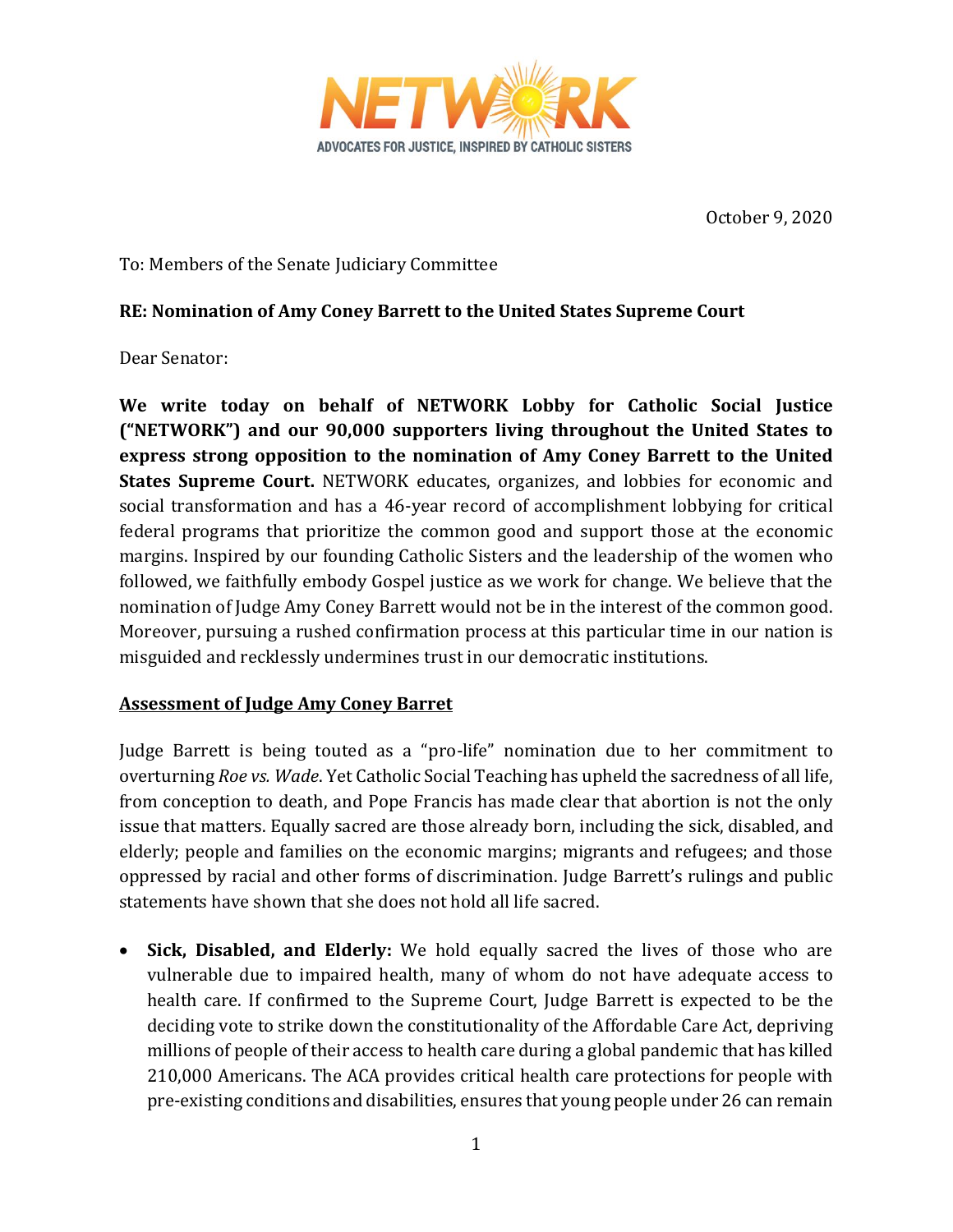on their parents' health insurance, removes caps on expensive medical treatments, and covers millions of Americans through Medicaid expansion. Yet Judge Barrett's writings have indicated that she opposes the ACA. In 2017, she implied that the law was unconstitutional. <sup>1</sup> She also signed a 2012 petition objecting to employer health plans including contraception coverage.<sup>2</sup>

- **Economic Justice:** Equally sacred are the lives of those living on the margins struggling to survive against economic injustice. This global pandemic has left millions of people without jobs, food security, housing, and childcare. Our most essential workers – many of whom are low-wage earners – have had to choose between their jobs and their health and safety. We need a Justice who will uphold worker protections, consumer safety, and protect the social safety net. Judge Barrett has instead stood with corporate interests, ruling that the Age Discrimination in Employment Act does not protect job applicants from policies that discriminate based on age and against a plaintiff who sought written verification of a debt she was said to have owed.<sup>3</sup>
- **Migrants and Refugees:** Catholic social teaching affirms the rights of all peoples to seek the best lives for themselves, and equally sacred are the lives of migrants and refugees who have endured immoral and cruel assaults on their humanity through the prohibition of asylum claims, separation of families, and forced hysterectomies. Judge Barrett has made her hostility toward immigrants evident in a number of cases that have come before her. In two separate instances, she sided with the Board of Immigration Appeals to deny asylum to Salvadorans under the Convention Against Torture<sup>4</sup> and cast the deciding vote deporting a Mexican immigrant who had been a lawful permanent resident without having the opportunity to argue against his deportation in court.<sup>5</sup> She dissented in *Cook County v. Wolf*, which temporarily barred the implementation of the public charge rule, supporting the administration's interpretation of the law.
- **Racial and LGBTQ Discrimination:** Equally sacred are the rights of all people to live their lives free from oppression in all forms. Following months of high-profile shootings of African Americans and subsequent national demonstrations concerning racial injustices, the United States can ill afford a Supreme Court Justice with a record of upholding discriminatory practices. In *EEOC v. AutoZone*, Barrett ruled against an African-American worker whose company assigned employees to certain stores based on their race, a violation of Title VII of the Civil Rights Act. She has also stated her opposition to federal law protecting LGBTQ marriage and including Transgender people as protected under Title IX.<sup>6</sup>

For these reasons, we do not support the nomination of Amy Coney Barrett for Supreme Court Justice. Justices are appointed for life and their decisions reverberate for generations.